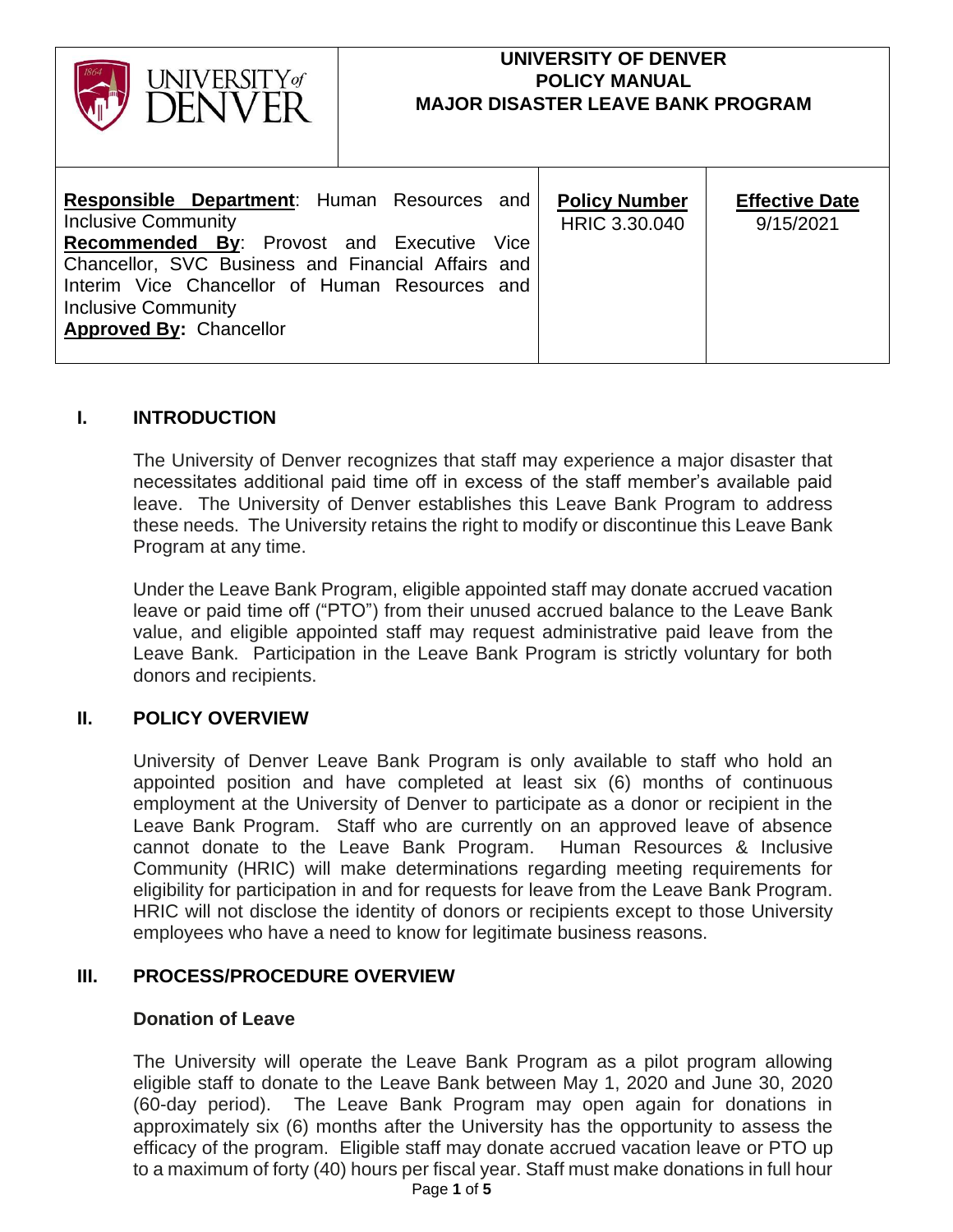increments and cannot donate unaccrued leave. The amount of leave that may be donated by a staff member in any year cannot exceed the maximum amount of leave that the staff member normally accrues during the year.

- Donations are based on hours of leave, not the donor's rate of pay.
- Donations are made to the Leave Bank and cannot be designated for specific staff members (or their family members).

## **Requests for Leave**

- Eligible staff may request leave from the Leave Bank beginning on May 1, 2020. For each Major Disaster, the University will adopt a reasonable limit, based on the severity of the disaster, on the period of time after the Major Disaster occurs during which a staff member may donate leave to the Leave Bank, and a staff member who receives leave from the Leave Bank due to the Major Disaster must use the leave (the "Reasonable Limit").
- Staff who request leave from the Leave Bank must demonstrate that they are experiencing a situation that will result in an absence of the staff member from work and loss of income to the staff member due to the exhaustion of all paid leave available based on a Major Disaster, as defined below. Staff requesting leave from the Leave Bank based on a Major Disaster must show that they have been adversely affected by a Major Disaster. A staff member is considered to be adversely affected by a Major Disaster if the disaster has caused severe hardship to the staff member or a family member of the staff member that requires the staff member to be absent from work.
	- o *Major Disaster* means a major disaster declared by the President of the United States under Section 401 of the Robert T. Stafford Disaster Relief and Emergency Assistance Act (which is codified at 42 U.S.C. § 5170) (the "Stafford Act") that warrants individual assistance or individual and public assistance from the federal government under the Stafford Act.
- Staff must meet the following requirements for their request for leave from the Leave Bank to be considered:
	- o Complete all required documentation, including any disaster hardship forms;
	- o Have exhausted or will exhaust all available paid leave time, including vacation and sick leave; and cannot be under a furlough designation.
	- o The amount of leave available depends upon the number of hours in the Leave Bank. The University will coordinate payment of leave from the Leave Bank.
- Leave deposited on account of one Major Disaster may be used only for staff affected by that Major Disaster. Except for amounts so small as to make accounting for it unreasonable or administratively impracticable, any leave deposited under the Major Disaster component of the Leave Bank Program that is not used by leave recipients by the end of the period specified in the Reasonable Limit must be returned within a reasonable period of time to the leave donors (or, at the University's option, to those leave donors who are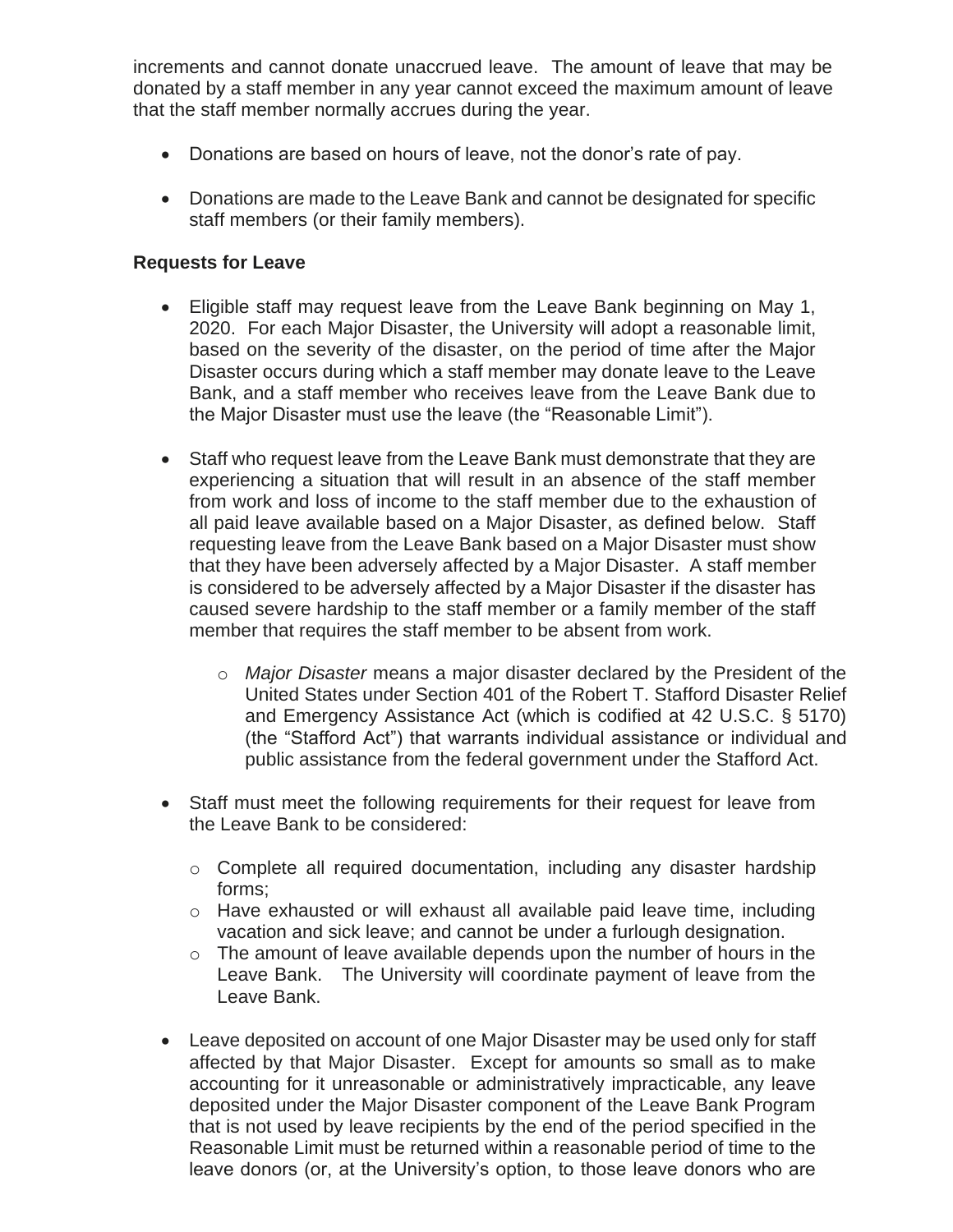still employed by the University) so that the donor will be able to use the leave. The amount of leave returned to each donor must be in the same proportion as the amount of leave donated by the leave donor bears to the total amount of leave donated on account of that Major Disaster.

- Leave will be allocated on a first come first serve basis based on the University's receipt of a completed application.
- For Major Disasters, the University will make a reasonable determination, based on need, as to how much leave each approved leave recipient may receive under the Leave Bank Program. If there is no leave available in the Leave Bank, the request will be placed in pending status for sixty (60) days (leaves for Major Disasters are subject to the Reasonable Limit). If there are no hours available in the Leave Bank at the end of the 60-day period, the request will be closed. The requesting staff member may submit a subsequent request for leave from the Leave Bank.
- A staff member may request up to forty (40) hours at one time with a maximum of eighty (80) hours per fiscal year. To request an additional allocation, a staff member must submit a new request, including required documentation.
- Leave is paid at the requestor's most recent rate of pay. Each leave recipient must use this leave for purposes related to the Major Disaster. Payments for leave that a staff member receives from the Leave Bank: (i) are not eligible as a contribution to the University of Denver Retirement Plan; (ii) are not eligible for the University's match; (iii) are not accrued leave for the recipient staff member; and (iv) will not be paid to the staff member upon separation from the University.
- The amount paid from the Leave Bank, combined with other payments that the staff member receives through the University (e.g., disability payments) may not exceed the recipient staff member's wages at the time the leave began.
- A staff member receiving leave from the Leave Bank may not convert the leave received under the Leave Bank Program into cash in lieu of using the leave.
- Distributions from the Leave Bank will occur the first pay period following the approval of the distribution and are not retroactive.
- Distributions from the Leave Bank will end the earlier of when the staff member (a) returns to work at the University; (b) separates from the university; or (c) exhausts the allocated leave from the Leave Bank.

## **Tax Treatment**

• Donated leave does not qualify as a charitable contribution, expense, or loss deduction by the donor.